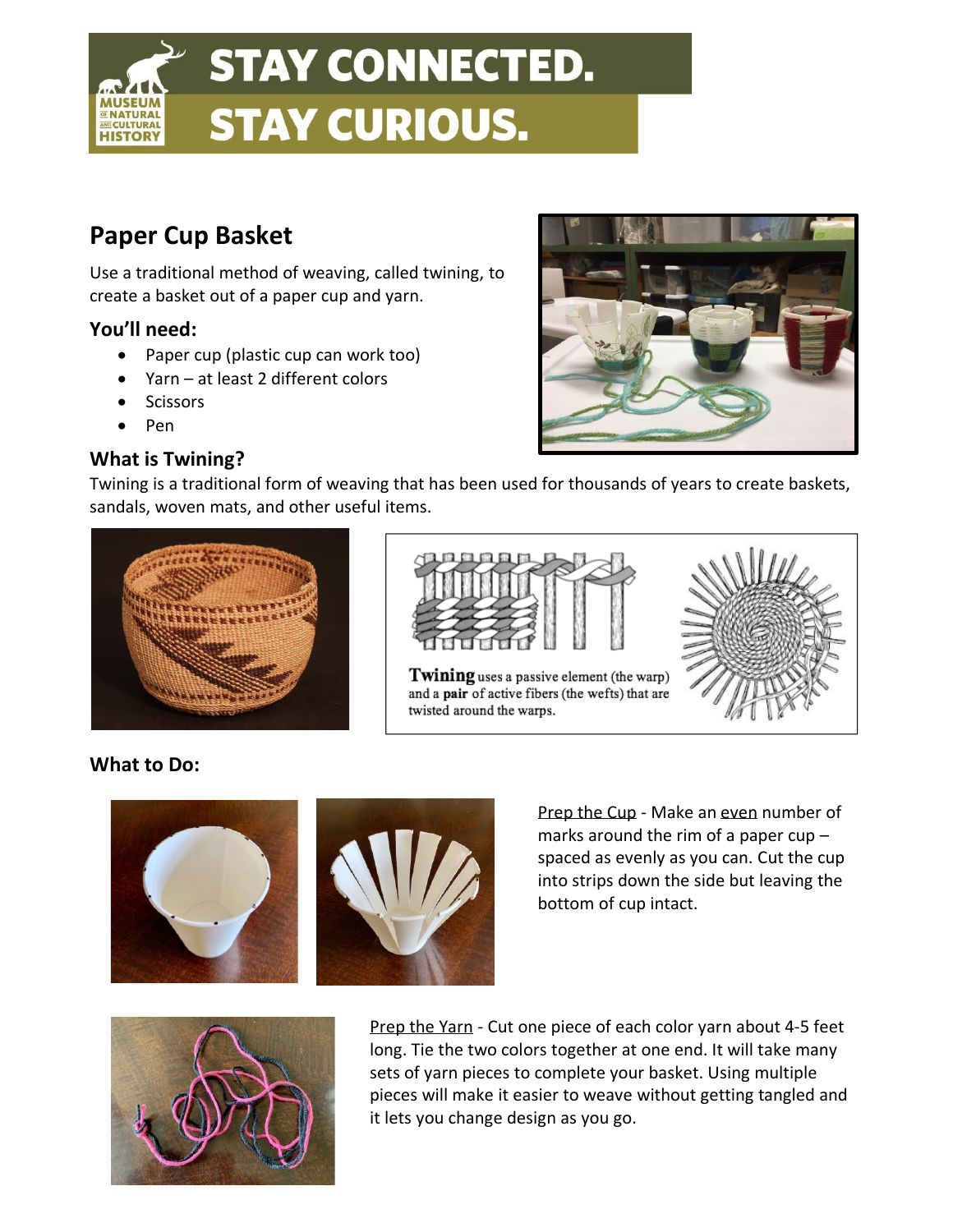#### Start Weaving

- 1. Place knot end of yarn inside the bottom of the cup with one color yarn going through a slot and other color yarn going through the next slot.
- 2. Starting with the yarn on the left, weave the yarn to the right, placing it in front one paper strip and then behind the next paper strip, ending by pulling gently down on the yarn as it hangs outside the cup.
- 3. Do the same action with the other piece of yarn (yarn will always end up one slot ahead of the other color).

Hint: Gently push stacked yarn down on each paper strip once in a while to keep a tighter weave.

- 4. Continue alternating this way until you run out of yarn. If you have an even number of paper strips, the colors will stack up with a single color on each strip.
- 5. When the yarn is almost out, tie another length of yarn onto each yarn piece.

You can keep the colors the same or change colors to create a different design (your choice!). For example, if you tie the opposite color onto each piece of yarn every time you run out, you will end up with a checkerboard pattern for your basket.

6. Once you have reached the top, tie the final ends together and tuck them down inside the woven part. You can also trim and tuck in any other loose yarn around the rest of your basket.

**YOU DID IT!**